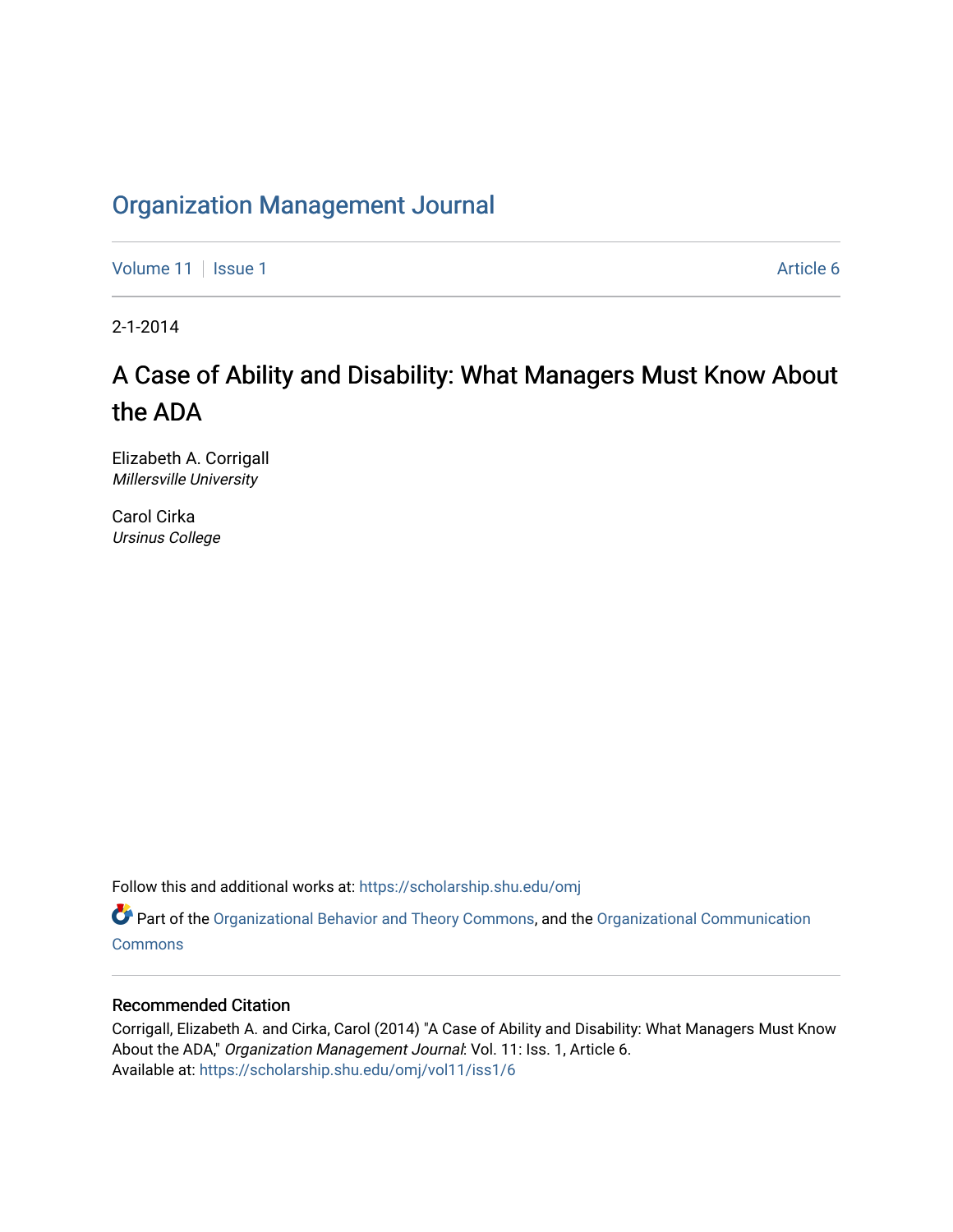

# **A Case of Ability and Disability: What Managers Must Know About the ADA**

# **Elizabeth A. Corrigal[l1](#page-1-0) and Carol Cirka[2](#page-1-0)**

<span id="page-1-0"></span><sup>1</sup>*Department of Management and Marketing, Millersville University, Millersville, Pennsylvania, USA* <sup>2</sup>*Department of Business and Economics and U-Imagine! Center for Integrative and Entrepreneurial Studies, Ursinus College, Collegeville, Pennsylvania, USA*

**This teaching exercise addresses a relatively neglected area of diversity, the employment of persons with disabilities. In the first part of the two-stage exercise, students are required to make a hiring decision based on a case that includes candidates who are disabled. This decision raises issues concerning the legal and ethical responsibilities of a hiring manager and uncovers some of the myths concerning candidates with disabilities. The case is subsequently used to anchor a lecture on essential information every manager should know about the Americans with Disabilities Act (ADA) and disability in the workplace. As a result of this exercise, students improved their knowledge of the ADA and the vocabulary associated with the Act, and recognized unfounded attitudes that can limit the employment prospects of persons with disabilities.** *Organization Management Journal***, 11: 31–39, 2014. doi: 10.1080/15416518.2014.903105**

**Keywords** Americans with Disabilities Act; persons with disabilities; employee selection; teaching exercise

#### **INTRODUCTION**

When contemplating the prospect of employing persons with disabilities, many managers unduly focus on an individual's disability or disabilities, not on his or her abilities. Myths concerning individuals with disabilities persist; ignorance, misinformation, and misunderstanding about the Americans with Disabilities Act (ADA) are relatively common among practicing managers. Yet a substantial proportion of the working age population is disabled. In 2011, 10.3% of the civilian U.S. population between 18 and 64 years of age was disabled (Houtenville & Ruiz, [2012\)](#page-7-0), and any one of us could join the ranks of the disabled at any time.

We developed this two-part exercise, a case followed by a lecture, to address a relatively neglected area of diversity for

several reasons. Employment statistics for individuals with disabilities are alarming, and unfounded biases concerning persons with disabilities are common.

Discussions of disability are sparse in the management literature, and many practicing managers have little knowledge of or misperceptions about the ADA. Finally, outside of short cases included in textbooks, we could not find any disability-focused cases or exercises designed for business students. As educators of future managers, we believe it is important to bring disability into the diversity conversation, a conversation that is often dominated by gender, race, and age.

#### **BACKGROUND AND LITERATURE REVIEW**

The business case for workforce diversity and calls for diversity education are beginning to receive increasing attention in the management literature. One goal of diversity education is to positively affect attitudes and increase knowledge about diversity (Kulik & Roberson, [2008\)](#page-7-1). Bell, Connerley, and Cocchiara [\(2009\)](#page-7-2) make a case for mandatory diversity education in business school curriculum, making what they term an "aspirational case" that academics have a responsibility to go beyond the business case for diversity and advance the well being of people generally. Bagenstos and Winters (2008) argue that skills in working with diverse groups must be positioned as an essential competency that all employees need (see p. 312). We agree with the fundamental arguments presented by these authors, but note that they do neglect disability in their discussions of diversity.

Despite the passage of the ADA 20 years ago and its 2008 amendments, people with disabilities continue to face a critical disadvantage in the job market when compared to people without disabilities (Canas & Sandak, [2011;](#page-7-3) Chima, [2002;](#page-7-4) Dixon, Kruse, & Van Horn, [2003;](#page-7-5) Lengnick-Hall, Gaunt, & Kulkarni, [2008;](#page-7-6) Snyder, Charmichael, Blackwell, Cleveland, & Thornton, [2010;](#page-7-7) Tal, Moran, Rooth, & Bendick, [2009;](#page-7-8) Ward, Moon, & Baker, [2012\)](#page-7-9). A recent news release from the U.S. Department of Labor [\(2013\)](#page-7-10) reveals that in 2012, 76.5% of the nondisabled population between the ages of 16 and 64 years participated in the labor force, compared to only 31.6% of the

Address correspondence to Elizabeth A. Corrigall, Department of Management and Marketing, Millersville University, 1 South George Street, Millersville, PA 17551. E-mail: ecorrigall@millersville.edu.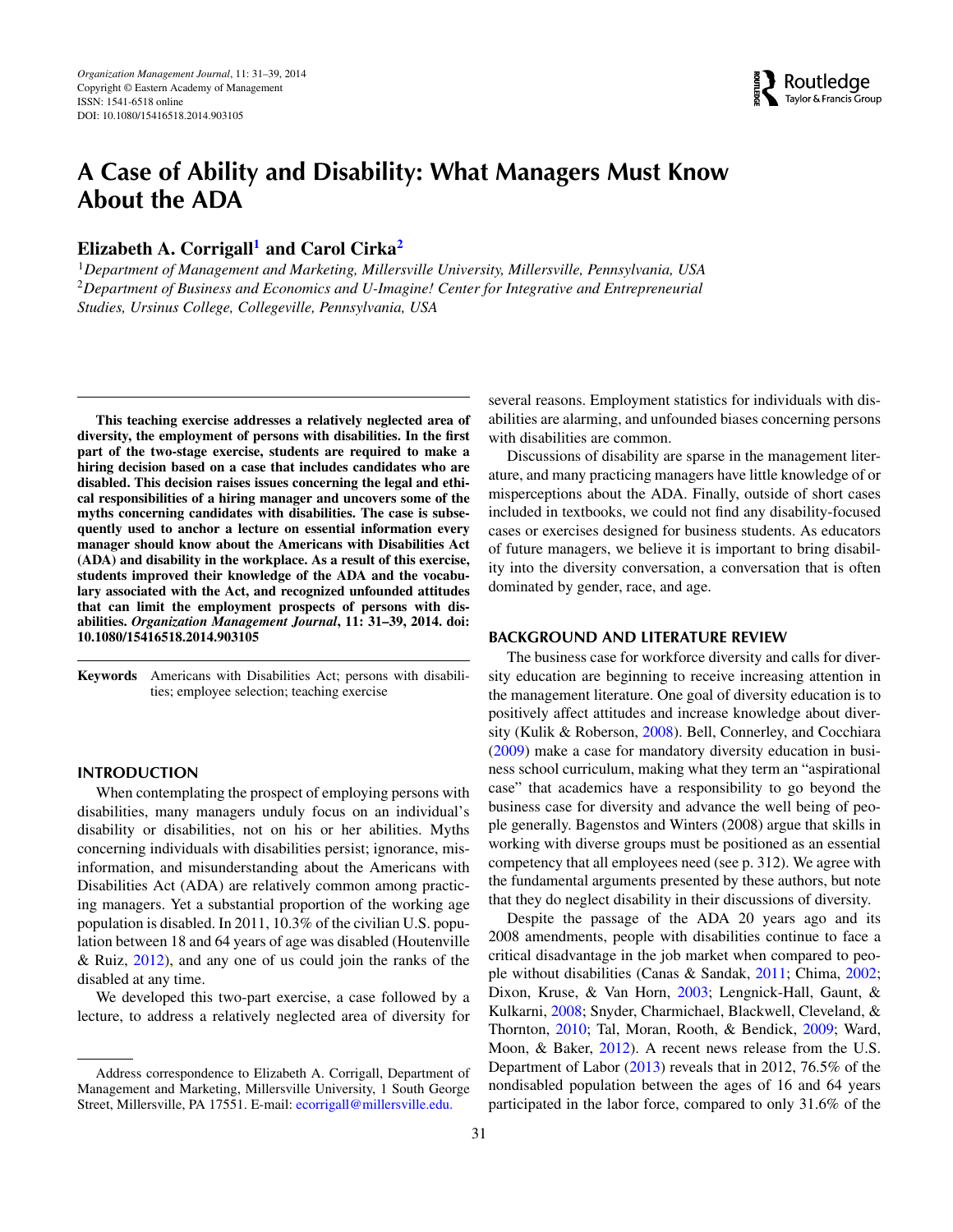working age disabled group. Moreover, workers with disabilities have lower average pay and job security, less training and participation in decision making, lower levels of job satisfaction, and lower levels of perceived organizational equity when compared with nondisabled workers (Schur, Kruse, Blasi, & Blanck, [2009\)](#page-7-11).

Research evidence suggests that although working-age Americans with disabilities may have some restrictions on the kind or amount of work they can do, many are capable of competing successfully in the labor market. Unfortunately, employers are seldom proactive in hiring persons with disabilities. Many hold stereotypical beliefs about disability (e.g., Hernandez et al., [2008;](#page-7-12) Lengnick-Hall, Gaunt, & Kulkarni, [2008\)](#page-7-6) that emphasize perceived costs (increased supervisory time, reduced productivity, increased absence, cost of accommodations, and*/*or fear of litigation) and fail to recognize actual benefits (low absenteeism, long tenure, and high levels of reliability and commitment) of employing people with disabilities. Further, employers are often unaware of support resources and services available to assist employers in hiring and retaining workers with disabilities, as well as tax incentives that are available for those who hire certain persons with disabilities (Lengnick-Hall, Gaunt, & Collision, [2003\)](#page-7-13).

These issues may indicate a lack of knowledge and understanding of the ADA and its requirements, a lack of exposure to workers with disabilities, lack of effort, or ingrained biases on the part of employers. Aspiring managers who are aware of the issues and available resources may soon be in the position to affect change. The need for change is particularly striking given projected labor market shortages, the aging of the workforce, the number of current and potential workers with disabilities, and the need—some would say societal duty—to reintegrate veterans disabled in the wars in Iraq and Afghanistan into the workforce. Students should realize that disability is unique because it is the only protected class anyone can enter at any time in his or her life for reasons such as an accident or illness.

Disability has been neglected in the management and management education literatures. There is a rich literature on disability in the fields of rehabilitation counseling, rehabilitation psychology, communication theory, and psychology (e.g., Beattie, Anderson, & Antonak, [1997;](#page-7-14) Braithwaite & Thompson, [2000;](#page-7-15) Clarke & Crewe, [2000;](#page-7-16) Gething, [1994;](#page-7-17) Jans, Kaye, & Jones, [2012;](#page-7-18) Martin & Ligon, [2000;](#page-7-19) Moore & Crimando, [1995;](#page-7-20) Satcher & Gamble, 2002). In fact, Lee's (2001, 2004) studies of the attitudes of undergraduate business students toward persons with disabilities appeared not in management journals, but in rehabilitation psychology and social psychology journals, respectively.

Over the past 20 years, only a few articles related to disability have appeared in management journals (e.g., Baldridge & Veiga, [2001;](#page-7-21) Bell & Stringer, 2004; Florey & Harrison, [1997;](#page-7-22) Hunt & Hunt, [2004;](#page-7-23) McLaughlin, Bell, & Stringer, [2004;](#page-7-24) Podlas, [2001;](#page-7-25) Stone & Colella, [1996\)](#page-7-26). Three were particularly useful in developing this exercise. First, Stone and Colella [\(1996\)](#page-7-26) developed a theoretical framework to explain the treatment of individuals with disabilities in organizations. Their framework included personal perceptions of nondisabled organizational members, the requirements of the job, and environmental factors such as legislation. We follow two of their suggestions to improve the acceptance of persons with disabilities: (a) educating to correct stereotypical beliefs about people with disabilities, and (b) highlighting an organization that has successfully integrated persons with disabilities. Second, McLaughlin, Bell, and Stringer's (2004) study focused on coworker acceptance and found that students in the sample who stigmatized hypothetical disabled coworkers were more likely to make discriminatory employment judgments about them and view reasonable accommodations as unfair. Our exercise and subsequent lecture (a) teach students the importance of focusing on the abilities, not disabilities, and the essential functions of the job, and (b) address the necessity of providing reasonable accommodations and discusses examples of such accommodations. It is our hope that addressing some of the specific variables mentioned in these two articles will lessen students' stigmatization and increase their acceptance of persons with disabilities in the workplace.

Finally, Hunt and Hunt [\(2004\)](#page-7-23) describe the results of an educational intervention to increase business students' knowledge about persons with disabilities in the workplace. Their study measured the effectiveness of providing classes of students with an hour-long lecture that "was designed to address participants' knowledge and beliefs about people with disabilities" (Hunt & Hunt, [2004,](#page-7-23) p. 271). Our two-part intervention builds on their concept by preceding a lecture with a case that engages students in a selection decision that includes candidates with disabilities, provides examples that can be referred to in a lecture to help illuminate key ADA concepts, and encourages students to generate some of the myths concerning individuals with disabilities before a lecture begins.

In our search of the management education literature, we found no disability-focused cases designed for business students. Some management textbooks, however, provide exercises related to disability. Snell and Bohlander's *Managing Human Resources* (2013) provides a mini-case following their equal employment opportunity chapter that focuses on assistance animals in the workplace, an important but relatively narrow application of ADA. Nkomo, Fottler, and McAfee's [\(2008\)](#page-7-27) experiential text *Applications in Human Resource Management* offers several mini-cases that deal with disability issues. Their short narratives, designed to be completed after students have studied the ADA, focus on cases that have come before the courts. Court interpretations of the ADA are important and engage students. However, the rulings in court cases of the future may differ under the Americans with Disabilities Act Amendments and clarification of who is disabled. There are also some texts (Canas & Sondak, [2011;](#page-7-3) Carr-Ruffino, [2010\)](#page-7-28) designed for courses in diversity management that include an entire chapter on disability. Carr-Ruffino includes several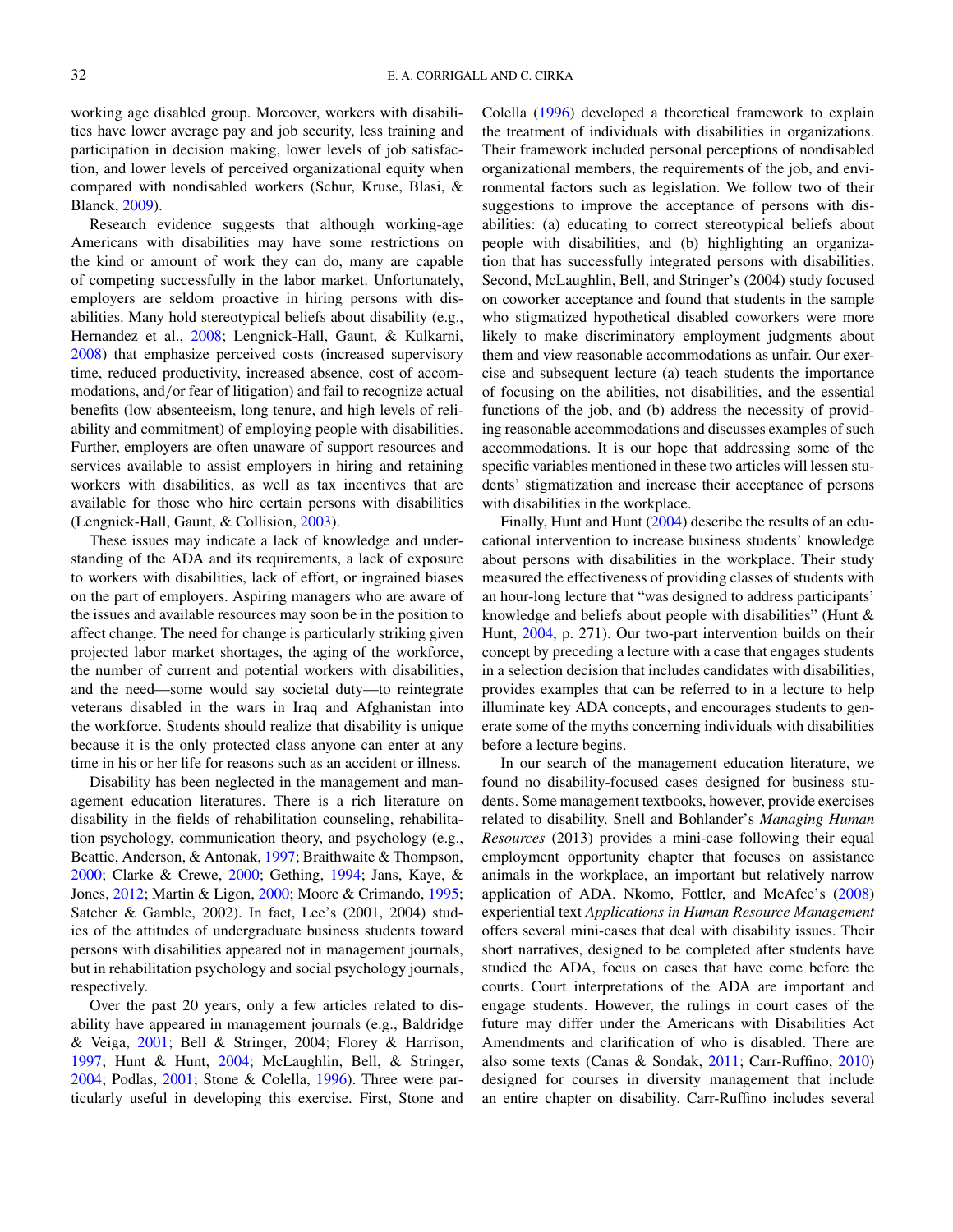end-of-the chapter mini-cases in which students are asked to develop responses to specific disability scenarios. These texts are viable options for courses in human resources or diversity management.

Many managers are unaware of the requirements of the ADA, the advantages that disabled individuals can bring to the workplace, support resources and services, and the financial incentives that are available to employers who hire certain disabled individuals. Myths and misperceptions about the ADA and disabled individuals often play a role in employment decisions. Evidence of the effect of these biases comes from statistics that show that the employment of disabled individuals lags behind the non-disabled population. The topic of employment of the disabled is relatively neglected in the management literature, and the disability exercises we found all required the adoption of specific texts.

We address the need for a stand-alone, "classroom-ready" exercise focused on disability and designed for business students. The case engages students, gives them experience navigating a situation they are likely to face as managers, and helps them to appreciate how attitudes toward disability can influence a selection decision. We advocate a "first do, then learn" (Daft & Marcic, 2013) approach in which students are asked to resolve the case before learning about the ADA. This approach uncovers gaps in students' existing knowledge, increases their curiosity and receptiveness to learning, and brings concrete examples to illustrate the ADA requirements discussed in the lecture. It is important to send future managers into the workplace armed with the knowledge to make legal and ethical decisions.

#### **THE EXERCISE: A CASE OF ABILITY AND DISABILITY**

## **Learning Objectives**

After completing the case exercise students will achieve the following learning goals:

- 1. Demonstrate basic knowledge of the Americans with Disabilities Act and exhibit fluency in ADA terminology (disability, qualified individual, essential job functions, reasonable accommodation).
- 2. Understand, through case-based examples, how the ADA applies in an employment situation.
- 3. Understand that unsubstantiated attitudes can limit the employment prospects of persons with disabilities.

These learning objectives focus on addressing some of the fundamental causes of the underemployment of persons with disabilities: managers' lack of knowledge about the ADA and unfounded stereotypical beliefs about persons with disabilities. In the lecture, we also provide an example of the possibilities by highlighting a company that has an exemplary record in disability hiring. We make students aware of the existence of resources, support services, and federal tax incentives available to employers. At the very least, we will send our graduates into the workplace with a better understanding of the employment of persons with disabilities.

#### **Overview**

We developed a case scenario about hiring an entry-level accountant (see "The Employment Decision" in Appendix A) to introduce students to the challenges and concerns involved in the employment of individuals with disabilities. Implemented in its entirety, this exercise takes a "first do, then learn" approach that challenges students to make decisions required by Sarah (the hiring manager in the case). The case experience gives students an appreciation for the complexities of selection decisions and provides a context for the subsequent discussion of ADA and its application in work organizations.

*Target audience.* The "Employment Decision" exercise can be used with students enrolled in undergraduate or graduate courses such as Principles of Management, Diversity Management, Human Resources Management, Employment Law, Recruitment and Selection, or Business Ethics. An audience of practicing managers would also find this exercise useful as part of a training session. We describe the procedures that we used in presenting this two-part exercise in our Human Resources Management classes.

*Timing.* Instructors who use both the case and a subsequent class to discuss the ADA in detail will need to schedule two class sessions, one class for the case and one for the ADA lecture.

*Placement in course.* After experimenting with different timing for the case, we have chosen to present the case during the first class of the semester. This serves several purposes. First, it signals to students that they will be active participants in our classes. Often students expect to come to the abbreviated first class where the instructor goes over the syllabus and talks a bit, and they leave early. We want students to realize this may not be their typical course. The timing of the ADA lecture (see outline in Appendix D) in Human Resources (HR) classes is about 2 to 3 weeks after the course begins. We integrate the lecture into the section of the course that focuses on employment law and regulations.

*Teaching note.* When we used an earlier version of the case in conjunction with the topic of equal employment opportunity, students' discussions seemed to reflect what they were supposed to think rather than what they might actually be thinking. Students did not seem to be bothered by the lag between the two phases, perhaps because we advised students that we would come back to the subject of employment of persons with disabilities and any lingering questions or concerns would be answered.

#### **Phase 1: The Case Class**

*Preparation.* Before class, the instructor should make sufficient copies of the "Employment Decision" case (Appendix A) for each student as well as a scoring form (Appendix B) for each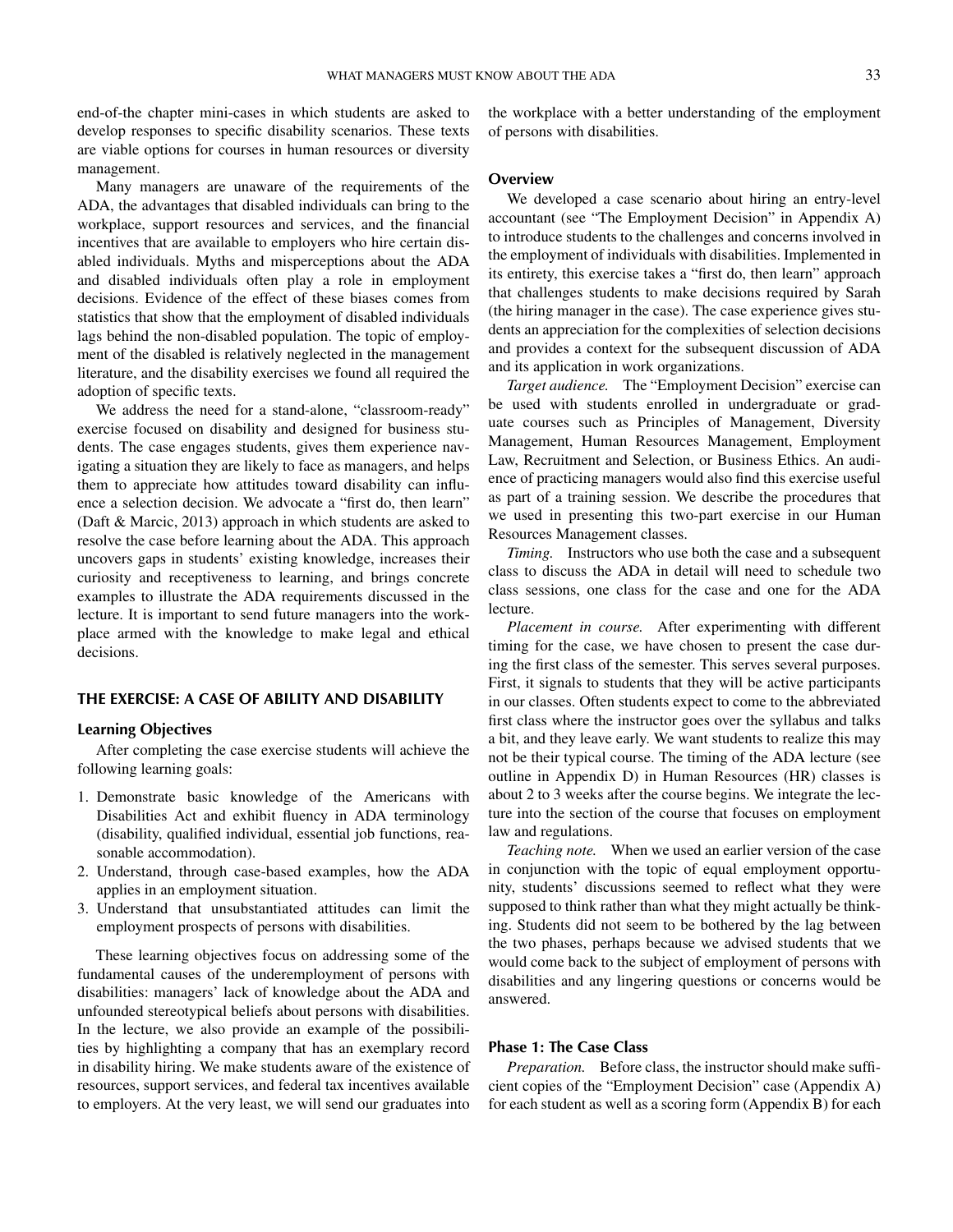group when the class is broken into small groups. No advance preparation is needed by students.

*Step 1: Prepare students for case (5 minutes).* Divide the class into small groups. We have found that groups of three to five students are most effective. Distribute the case to each student (Appendix A) and an evaluation sheet for each group (Appendix B) to help students structure their thinking about the candidates' qualifications and to note any concerns about the candidates.

*Teaching notes.* Emphasize to students that in evaluating each candidate, they should try to imagine the concerns that a supervisor like Sarah may have without regard to whether they agree or disagree with Sarah's concerns. This approach generated a number of possible myths and freed students to express concerns that they might have self-censored if they weren't instructed to channel Sarah. Also, being part of a small group defuses individual responsibility.

*Step 2: Students read and work on case (15 minutes).* Instruct students to read the case scenario individually and decide which candidate Sarah should hire. Once they have completed this individual phase, each group should select a recorder*/*reporter to fill out the candidate evaluation sheet and discuss each group member's candidate choice, reasons for choosing one candidate over the others, and Sarah's possible concerns. Tell the groups to be ready to share their decision, rationale, and concerns about each candidate.

*Step 3: Determine student choices and open discussion (10 minutes).* Poll the class to determine which candidate Sarah should hire and to determine which groups reached consensus. Ask proponents of each candidate to defend their decision.

*Step 4: Debrief (20 minutes).* Begin the debriefing by emphasizing that as prospective managers, students are likely to face the kinds of decisions that Sarah had to make, regardless of whether they pursue a career in HR or a functional area. Emphasize that it is important for managers to recognize how decisions based on stereotypes and incomplete or inaccurate information can result in negative outcomes, including rejecting the most qualified candidate for a position or opening the employer to a discrimination complaint. The following debriefing questions can provide a structure to the post-case discussion and set the stage for subsequent discussion of the legal and regulatory employment environment or the ADA in particular.

1. What should you consider when you are in the position of the hiring manager? During the discussion we often get to stress that many smaller organizations don't have HR departments and even when HR staff is available, hiring decisions are most often made by the immediate manager*/*supervisor. We get to reinforce student comments that hiring the best candidate is not easy; "real-life" hiring decisions are often nuanced and complex. Stress that it is important to understand legal and ethical obligations when the applicant pool includes diverse candidates. Emphasize that a future lecture

will cover the Americans with Disabilities Act and provide students with information they need to know.

2. What do you imagine are some of Sarah's concerns about each of the candidates? Typical concerns about the candidates include: Kevin won't stay around long, Sam may not be able to drive to client sites or client sites may not be accessible, and Pat may not be able to handle the pressure of tax season or is likely to become depressed again.

*Teaching notes.* (a) As concerns are articulated, briefly discuss whether each concern has a basis in fact. If the concern is likely to be false, for instance, that Sam can't drive, correct Sarah's misperception. If appropriate, tell students that Sarah's concerns merit further discussion, which will take place in the ADA lecture. We return to these concerns during the lecture, which results in a rich discussion about ADA's application in hiring situations and provides an opportunity to clarify important ADA concepts. (b) Sam and Pat are gender-ambiguous names, and we often have the occasion to ask students why they assume that all the candidates were male. Are there some gender stereotypes about accountants that influenced them? How might such gender stereotypes interfere with a selection decision? (c) It is important to stress that many of us have limited exposure to persons with disabilities. Unfamiliarity may lead to discomfort. Because of this limited exposure many of us may not be aware of adaptive devices that can help to overcome limitations.

3. What can managers do to make sure their decisions are based on factors that are job related? Recognize your biases and focus on ability rather than disability. Be aware that assumptions about what individuals with disabilities can and cannot do can be a source of discrimination. Rely on accurate job descriptions that specify duties and responsibilities that are essential job functions and provide accurate job specifications.

*Teaching notes.* This is a good time to introduce specific terms related to the ADA, for example, "essential job functions" and "reasonable accommodation."

4. What salient learning points do you take away from this exercise? Use student feedback to "set the stage" for a subsequent lecture*/*discussion on the ADA. Instructors may also assign an out-of-class task such as writing a reflective essay including, for example, what the student has learned and what questions or areas of confusion remain.

#### **Phase 2: ADA Lecture**

At the beginning of the lecture, we briefly reviewed the candidates from the case and anchored much of the lecture material around the case details. (See subjects covered in lecture in Appendix D. The PowerPoint presentation is available by contacting the authors.) Possible connections include the following: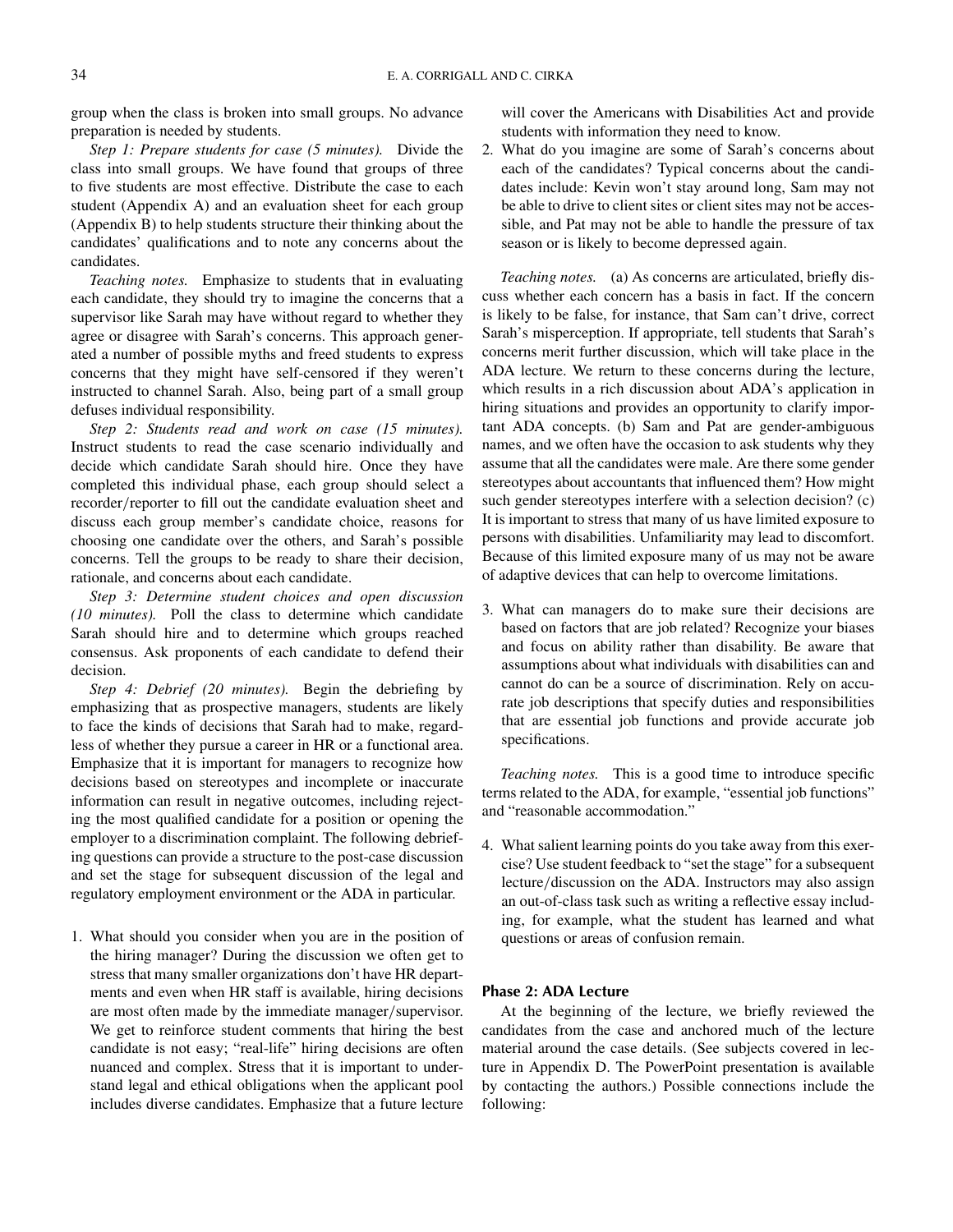- Ask students, "What were the essential functions of the accounting job?"
- Disclosure of disability is in a candidate's hands. Not every applicant chooses to disclose a disability or, if disabled, ask for an accommodation. You may want to ask students about the wisdom of Sam's and Pat's decision to disclose in interview. What is appropriate to ask when a candidate has an obvious disability?
- Reasonable accommodations: Use Sam and Pat to talk about the kinds of accommodations that could be made and where to find information about accommodations and to discuss the legal meaning of the term and employers' responsibilities.
- Visible and invisible disability: Point out that Kevin (who appeared not to have a disability) might actually be disabled, to discuss the fact that not all disabilities are visible.

### **Results**

At the beginning of the case class, we administered a prequiz; in the class after the lecture, we conducted a post-quiz. Although the questions in the two versions were rearranged, they were the same in the pre- and post-quizzes. (See Appendix C for the pre-quiz.) Over the course of several semesters, we solicited and used student feedback to revise the quiz questions for clarity, as well as to revise the case. The results we report here are based on the latest iteration of the exercise. Upon completion of the second phase of the exercise, we compared pre-quiz and post-quiz scores for students who attended both sessions, and reviewed the qualitative comments. Results of the quiz indicate that students did make progress toward achieving the learning objectives 1 and 3; they showed improved knowledge of the Act and who is covered by it and increased fluency in ADA terminology, as well as a better understanding of the impact of unsubstantiated attitudes on the employment prospects of persons with disabilities. In three sections scores rose from 79% to 95%, from 69% to 86%, and from 71% to 82%. A comment echoed by several students included: "The first time [referring to the pre-quiz administered in the first class session] I felt I was just guessing but today [taking the post-quiz] I felt that I knew each answer."

Students' comments also indicated that referring to the case during the lecture provided a more applied framework for discussing essential job functions and reasonable accommodations. Students recalled the details of the case, which led to a richer discussion of the ADA. Our experience confirms that concrete examples improve learning. For example, one student's comment reflects what others said, when this student wrote that [the case] "made me more aware of exactly what is and what is not covered by the ADA" and "helped me to get a better understanding of what being disabled actually means." Finally, this comment seems to support framing the lecture in terms of the case: "It helped a lot b*/*c [*sic*] I was thinking about the case during the lesson, it was easier to remember what the ADA says."

#### **DISCUSSION**

One of the things we were most pleased about was the positive reaction we got from starting our classes with a case. Taking this approach signaled immediately that students would be actively involved in the class, and emphasized our commitment to disability issues. Students were enthusiastic about the timing and seemed genuinely interested in making the right decision, perhaps because it was an entry-level position and many of them were close to entering the job market. Student feedback immediately after the first class session included comments such as "It was a good way to start off the class because it opens up your mind when you realize there are many things you are unaware of in this discipline," and "Before Monday [the day of the first class] I had thought of disability only in the physical sense but now I realize a majority of disabilities are not physically seen." In one class, a student stayed after dismissal to express sincere appreciation for addressing the subject of disability. The student's mother is disabled and has had difficulty finding a job. Even though the case and lecture occurred within the first few weeks of class, in an end-of-the-semester reflection, many students mentioned employment of persons with disabilities as one of the most important things they had learned in the Human Resources class.

We found that separating the case and the material on equal employment opportunity worked well for us in Human Resources classes. When we used an earlier version of the case in conjunction with the topic of equal employment opportunity (EEO), student concerns about the candidates were more "politically correct" and "legally appropriate" concerns that seemed to reflect what Sarah, the supervisor in the case, *should think* rather than what she *might actually be thinking*. Introducing the case before the topic of EEO legislation facilitated discussion of reactions to applicants with disabilities and surfaced some of the common myths about hiring persons with disabilities.

This exercise can be adapted to a variety of subjects and time allotments. Instructors could use the case alone or to frame a lecture about ADA, or augment the case and lecture with the pre-test, post-test, or both. We have also included the quiz (Appendix C) that we used to assess student learning. We found that administering the pre-quiz made us and our students aware of their knowledge gaps. This helped us realize some of the points we needed to explain and emphasize in the lecture. We realize that the content and emphasis of the lecture might change based on the subject matter; for example, a lecture in a business ethics class may focus more on issues such as stakeholders and on the bases for ethical decision making and less on the ADA.

The candidate scenarios we provide can be modified to reflect current issues or specific types of disability of interest to the instructor or students. For instance, we developed a fourth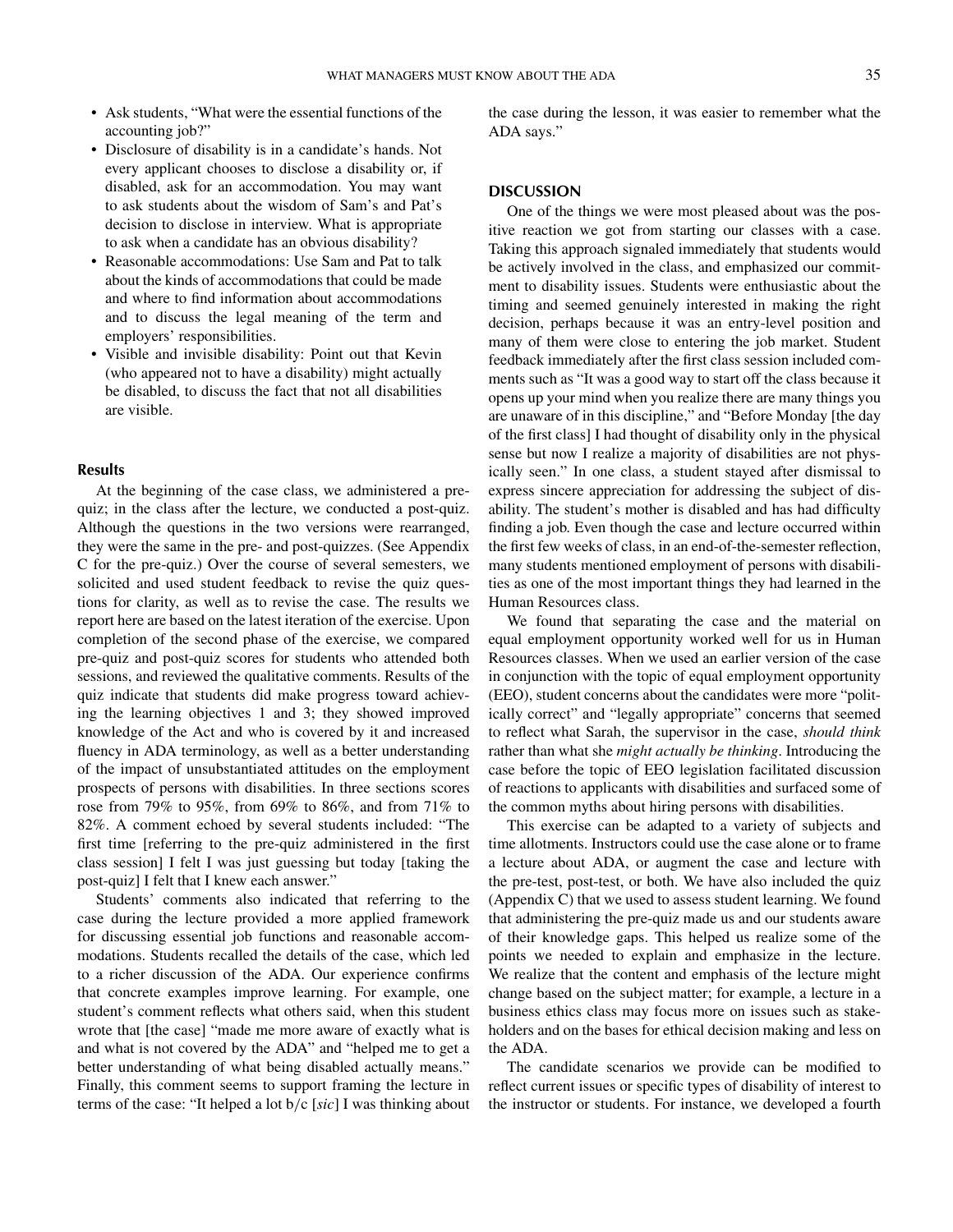candidate scenario involving a returning veteran with posttraumatic stress disorder (PTSD) that can be substituted for one of the other candidates with a disability (see Henry the alternative candidate in Appendix A).

There are many examples of companies that are doing a good job of hiring workers with disabilities. Explaining what an exemplary company does can open students up to possibilities they never imagined. In our lecture we like to highlight Walgreen's, which built state-of-the-art distribution centers, the first in Anderson, SC, and the second in Windsor, CT, designed specifically with the intent of hiring people with disabilities. Process and technology designed with that intent in mind have improved the working lives of all employees and improved center efficiency (Cann, [2012;](#page-7-29) Wells, [2008\)](#page-7-30). Statistics from the South Carolina center indicate that 40% of employees have disclosed disabilities.

We realize that our work has limitations. Although we saw improved quiz scores and received favorable student comments, it would be ideal to have control group(s) to test the results of using the case alone and an ADA lecture alone. This was not possible, given the limited number of classes and students we teach. Nonetheless, our qualitative feedback from students provides persuasive evidence that the exercise effectively increases students' knowledge of the ADA, helps them to recognize myths and unfounded attitudes about people with disabilities, and provides meaningful experience in applying the ADA to a "real-life" employment situation.

Instructors who want to further enhance student learning about disability could use some additional resources, as one of us, who participated in a campus grant on disability, had an opportunity to do in a recent semester. A speaker, who had worked as a job coach, came to class and provided examples of employer reluctance to hire disabled individuals and accommodations that allowed those individuals to succeed at their jobs. Examples that challenged students' preconceived notions of employment possibilities included a blind receptionist and a sight-impaired cabinetmaker. Referring to the visit by the speaker, one particularly insightful student commented that he learned that limitations often reside in the imagination of the person viewing someone with a disability rather than in the reality of the person with the disability.

In addition to having a speaker in class, students were given the option of attending showings of two documentaries, *Lives Worth Living* (Neudel, [2011\)](#page-7-31) and *Wretches and Jabberers* (Wurzburg, [2010\)](#page-7-32), and writing a one-page reaction paper for extra credit. Students' reactions to the films were overwhelmingly positive. *Lives Worth Living* focuses on the disability rights movement and the prolonged struggle leading to the passage of the ADA. Several students commented that they were astonished to learn about this piece of history for the first time, especially in light of the publicity and widespread educational focus placed on other aspects of the civil rights movement. *Wretches and Jabberers* follows two autistic men as they travel the world advocating for changes in perceptions about autism and intelligence. Reaction papers indicated that just watching Larry and Tracy changed many students' perceptions of autism and developed their empathy.

Other potentially useful follow-on exercises that can reinforce students' learning include asking students to simulate the experience of a mobility-impaired or sensory-impaired person over the course of a day on campus and then reflecting on how it felt. Many students know someone with a disability and interviewing that person can yield additional insights. Finally, taking advantage of (or requiring students to locate for themselves) current books, movies, or television programming that provides perspectives on disability can help students broaden their understanding. One book recommendation is Brian Castner's (2012) account of his illness and recovery as a veteran with posttraumatic stress disorder in *The Long Walk: A Story of War and the Life That Follows*. As of this writing, suggested television programs include *The Good Wife* (where Michael J. Fox plays an attorney with Parkinson's disease—his own diagnosis in real life) and several programs scheduled for the 2013–2014 television season. These shows include *Ironside*, which is built around a detective who uses a wheelchair, and *The Family Guide*, with a blind father. Other characters with disabilities who are or were regulars on television include Max Braverman on NBC's *Parenthood* who has Asperger's syndrome, a character on Fox's *Glee* who uses a wheelchair, the lead on Fox's *House* who uses a cane, a character on CBS's *CSI: Crime Scene Investigation* who uses prosthetic legs, and a woman on Fox's *Raising Hope* who has Alzheimer's disease (Heasley, [2011\)](#page-7-33).

This case and lecture emphasize the responsibility of managers to consider disability in the context of an employee's ability, provide students with experience applying the Americans with Disabilities Act to a situation likely to face them as managers, and emphasize how attitudes toward disability can influence a selection decision. We know that one classroom exercise educating a limited number of students cannot affect dramatic changes in the employment prospects of persons with disabilities. However, we hope that these aspiring managers will be better prepared to act legally and ethically when they make hiring decisions, especially when applicant pools include qualified persons with disabilities. More idealistically, students who are aware of the challenges facing people with disabilities, their positive work attributes, and the support and tax incentives available to employers are better positioned to become advocates for the employment of persons with disabilities.

#### **REFERENCES**

- Anand, R., & Winters, M. (2008). A retrospective view of corporate diversity training from 1964 to the present. *Academy of Management Learning and Education*, *7*, 356–372.
- Bagenstos, S. R. (2004). Has the Americans with Disabilities Act reduced employment for people with disabilities? *Berkeley Journal of Employment and Labor Law*, *25*, 527–563.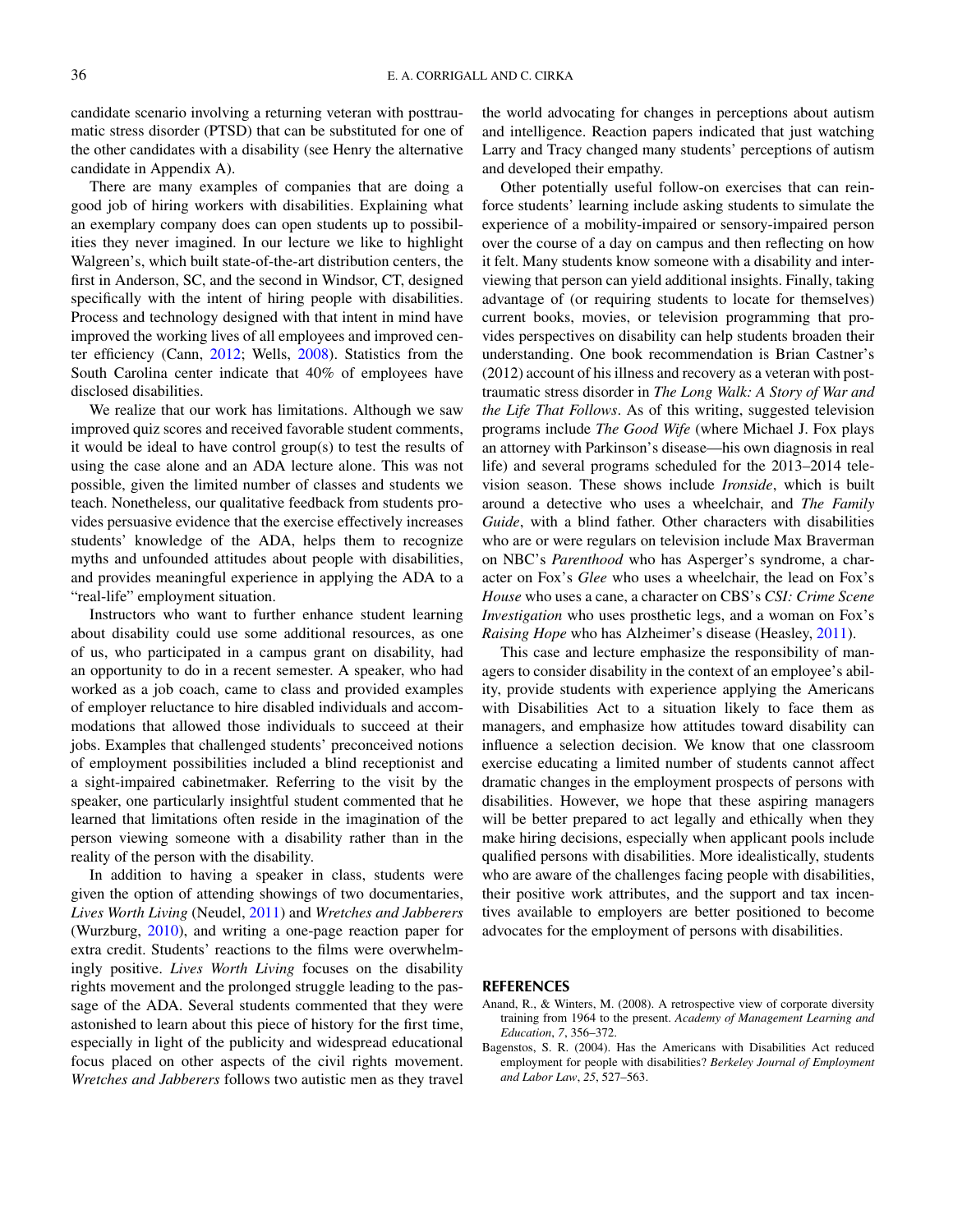- <span id="page-7-21"></span>Baldridge, D. C., & Veiga, J. F. (2001). Toward a greater understanding of the willingness to request an accommodation: Can requestors' beliefs disable the Americans with Disabilities Act? *Academy of Management Review*, *26*, 85–99.
- <span id="page-7-14"></span>Beattie, J., Anderson, R., & Antonak, R. (1997). Modifying attitudes of prospective educators toward students with disabilities and their integration into the regular classroom. *Journal of Psychology*, *131*, 245–259.
- <span id="page-7-2"></span>Bell, M. P., Connerley, M. P., & Cocchiara, F. K. (2009). The case for mandatory diversity education. *Academy of Management Learning and Education*, *8*, 597–609.
- <span id="page-7-15"></span>Braithwaite, D. B., & Thompson, T. L. (2000). Communication and disability research: A productive past and a bright future. In D. B. Braithwaite & T. L. Thompson (Eds.), *Handbook of communication and people with disabilities: Research and application* (pp. 507–515). Mahwah, NJ: Lawrence Erlbaum Associates.
- <span id="page-7-3"></span>Canas, K. A., & Sandak, H. (2011). Disabilities. In K. A. Canas & H. Sandak (Eds.), *Opportunities and challenges of workplace diversity: Theory, cases, and exercises* (3rd ed., pp. 207–232). Upper Saddle River, NJ: Pearson Prentice Hall.
- <span id="page-7-29"></span>Cann, S. (2012). Disability assurance. *FastCompany*, *171*, 35–38.
- <span id="page-7-28"></span>Carr-Ruffino, N. (2010). *Managing diversity*. Needham Heights, MA: Pearson Learning Solutions.
- Castner, B. (2012). *The long walk: A story of war and the life that follows*. New York, NY: Anchor Books.
- <span id="page-7-4"></span>Chima, F. O. (2002). Employee assistance and human resource collaboration for improving employment and disabilities status. *Employee Assistance Quarterly*, *17*(3), 79–94.
- <span id="page-7-16"></span>Clarke, N. E., & Crewe, N. M. (2000). Stakeholder attitudes toward ADA Title I: Development of an indirect measurement method. *Rehabilitation Counseling Bulletin 43*(2), 58–65.
- Daft, R. L., & Marcic, D. (2014). *Building management skills*. Mason, OH: Southwestern Publishing, Cengage Learning.
- <span id="page-7-5"></span>Dixon, K. A., Kruse, D., & Van Horn, C. E. (2003, March). *Restricted access: A survey of employers about people with disabilities and lowering barriers to work*. Work trends: The new employer series. Brunswick, NJ: John J. Heldrich Center for Workforce Development at Rutgers, The State University of New Jersey.
- <span id="page-7-22"></span>Florey, A., & Harrison, D. A. 1997. Reactions to requests for accommodations from the disabled: Theory and evidence in two populations. *Academy of Management Proceedings*, 139–143.
- <span id="page-7-17"></span>Gething, L. (1994). The Interaction with Disabled Persons Scale. *Journal of Social Behavior and Personality*, *9*(5), 23–42.
- <span id="page-7-33"></span>Heasley, S. (2011, September 29). TV characters with disabilities few and far between. *Disability Scoop*. Retrieved from [http://www.disabilityscoop.com/](http://www.disabilityscoop.com/2011/09/29/tv-characters-disabilities-few/14137) [2011/09/29/tv-characters-disabilities-few/14137](http://www.disabilityscoop.com/2011/09/29/tv-characters-disabilities-few/14137)
- <span id="page-7-12"></span>Hernandez, B., McDonald, K., Divilbiss, M., Horin, E., Velcoff, J., & Donoso, O. (2008). Reflections from employers on the disabled workforce: Focus groups with healthcare, hospitality and retail administrators. *Employee Responibilites and Rights Journal*, *20*, 157–164.
- <span id="page-7-0"></span>Houtenville, A. J., & Ruiz, T. (2012). 2012 *Annual compendium of disability statistics*. Durham, NH: University of New Hampshire, Institute on Disability. Retrieved from<http://disabilitycompendium.org>
- <span id="page-7-23"></span>Hunt, C. S., & Hunt, B. (2004). Changing attitudes toward people with disabilities: Experimenting with educational intervention. *Journal of Managerial Issues*, *16*(2), 266– 280.
- <span id="page-7-18"></span>Jans, L. H., Kaye, H. S., & Jones, E. C. (2012). Getting hired: Sucessfully employed people with disabilities offer advice on disclosure, interviewing, and job search. *Journal of Occupational Rehabilitiation*, *22*, 155–165.
- <span id="page-7-1"></span>Kulik, C. T., & Roberson, L. (2008). Common goals and golden opportunities: Evaluations of diversity education in academic and organizational settings. *Academy of Management Learning and Education*, *7*(3), 309–331.
- <span id="page-7-13"></span>Lengnick-Hall, M. L., Gaunt, P. M., & Collison, J. (2003). *Employer incentives for hiring individuals with disabilities*. Alexandria, VA: Society for Human Resources Management.
- <span id="page-7-6"></span>Lengnick-Hall, M. L., Gaunt, P. M., & Kulkarni, M. (2008). Overlooked and underutilized: People with disabilities are an untapped human resource. *Human Resource Management*, *47*(2), 255–273.
- <span id="page-7-19"></span>Martin, R., & Ligon, J. 2000. Using the Americans with Disabilities Act to influence student attitudes toward people with disabilities: Comparing classroom and experiential teaching approaches. *Rehabilitation Education*, *14*(2): 181–186.
- <span id="page-7-24"></span>McLaughlin, M. E., Bell, M. P., & Stringer, D. Y. (2004). Stigma and acceptance of persons with disabilities: Understudied aspects of workforce diversity. *Group & Organization Management*, *29*, 302–333.
- <span id="page-7-20"></span>Moore, T. J., & Crimando, W. (1995). Attitudes toward Title I of the Americans with Disabilities Act. *Rehabilitation Counseling Bulletin*, *38*(3), 232–247.
- <span id="page-7-31"></span>Neudel, E. (Director). (2011). *Lives worth living* [documentary]. United States: Storyline Motion Pictures & Independent Television Service.
- <span id="page-7-27"></span>Nkomo, S. M., Fottler, M. D., & McAfee, R. B. (2008). *Human resource management applications: Cases, incidents, and skill builders*. Mason, OH: Thompson South-Western.
- <span id="page-7-25"></span>Podlas, K. (2001, September-October). Reasonable accommodation or special privilege? Flex-time, telecommuting and the ADA. *Business Horizons*, 61–65.
- <span id="page-7-11"></span>Schur, L., Kruse, D., Blasi, J., & Blanck, P. (2009). Is disability disabling in all workplaces? Workplace disparities and corporate culture. *Industrial Relations*, *48*(3) 381–410.
- Snell, S., & Bohlander, G. (2013). *Managing human resources*. Mason, OH: Cengage Leraning.
- <span id="page-7-7"></span>Snyder, L. A., Carmichael, J. S., Blackwell, L. V., Cleveland, J. N., & Thornton, G. C. III (2010). Perceptions of discrimination and justice among employees with disabilities. *Employee Responsibilities and Rights Journal*, *22*, 5–19.
- <span id="page-7-26"></span>Stone, D. L. & Colella, A. (1996). A model of factors affecting the treatment of disabled individuals in organizations. *Academy of Management Review*, *21*, 352–401.
- <span id="page-7-8"></span>Tal, A., Moran, G., Rooth, D., & Bendick, M., Jr. (2009). Using situation testing to document employment discrimination against persons with psychiatric disabilities. *Employee Relations Law Journal*, *35*(3), 40–60.
- <span id="page-7-10"></span>U.S. Department of Labor, Bureau of Labor Statistics, News Release. (2013, June) *Persons with a disability: Labor force characteristics summary*. Retrieved from<http://www.bls.gov/news.release/disabl.nr0.htm>
- <span id="page-7-9"></span>Ward, A., Moon, N., & Baker, P. M. A. (2012). Function capability and freedom: A framework for understanding workplace disabilities. *Employee Responsibilities and Rights Journal*, *24*, 37–53.
- <span id="page-7-30"></span>Wells, S. J. (2008). Counting on workers with disabilities. *HR Magazine*, *53*(4), 45–49.
- <span id="page-7-32"></span>Wurzburg, G. (Director). Biklen, D., & Wurzburg, G. (Producers). (2010). *Wretches and jabberers* [documentary]. United States: State of the Art, Inc.

#### **APPENDIX A: THE EMPLOYMENT DECISION**

As Sarah prepared for her meeting with Jim, the General Manager, she debated for what seemed the 100th time who to hire for the vacant position in her department. The entry-level position for a staff accountant specified that a college degree and one to two years experience were required. Additional requirements included willingness to work long hours especially during tax season, excellent communication and interpersonal skills, attention to detail, and willingness to travel (approximately 20% of working time mostly to visit client sites within driving distance). All of the candidates say they are willing to work long hours and travel, but Sarah has found that some new employees find meeting these job demands more challenging than they anticipated. In addition, a CPA license was preferred. The last several weeks had been grueling for Sarah between managing the day-to-day tasks of her job and interviewing what felt like an endless stream of applicants. "Finding the best person for the job sure has gotten harder," she thought to herself as she walked down the hall to Jim's office. "I certainly hope the candidate I choose will not only be able to do the job but also stick around for awhile"—a reference to the frequent turnover that had disrupted her department's ability to meet deadlines.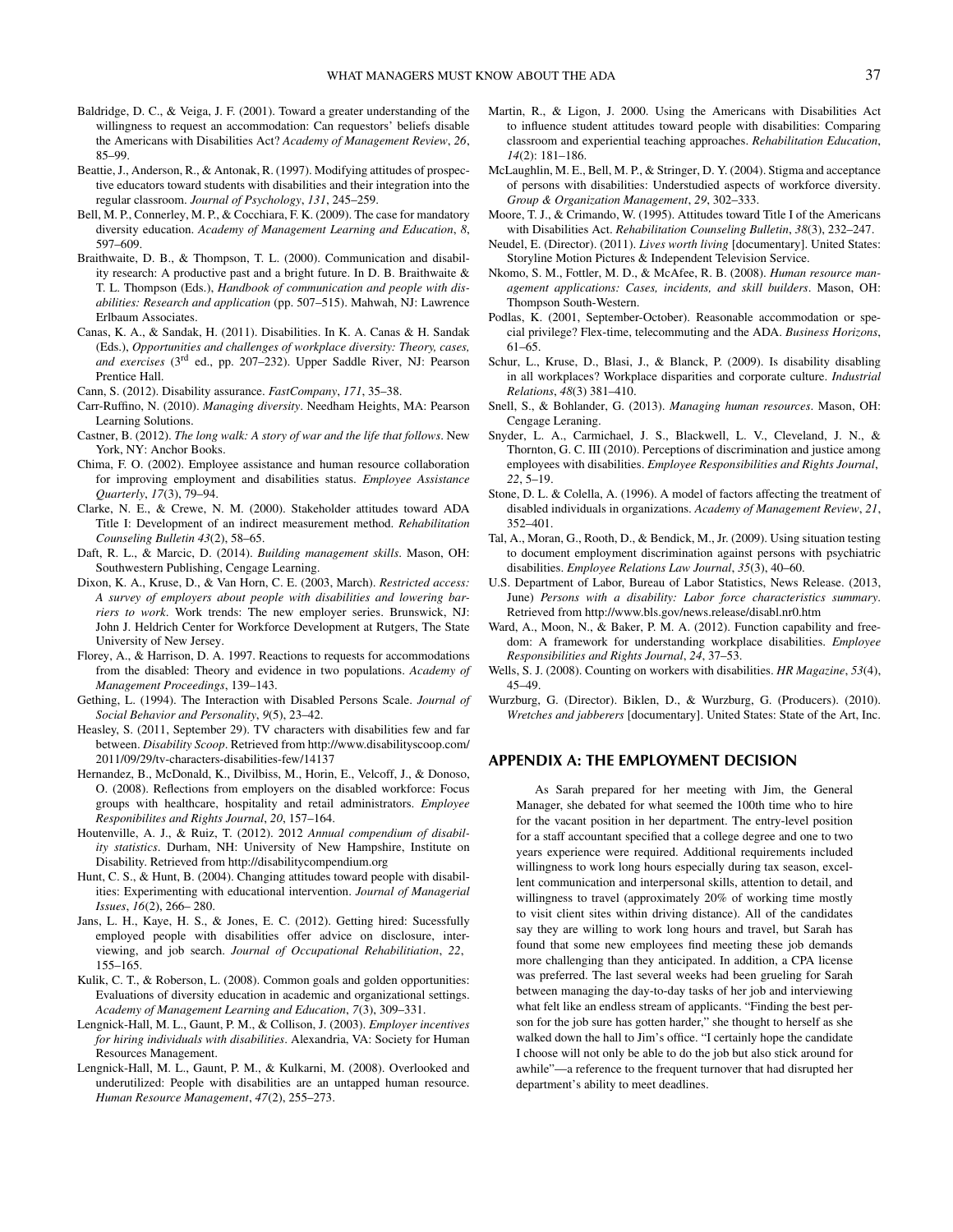"Hi Sarah," Jim said as she sat down in front of his desk. "Have you made an offer yet to fill that accountant position?"

Sarah sighed, "Jim, there's no shortage of applicants but finding the best person is proving to be difficult! I've narrowed the pool to three finalists—all of them meet the qualifications we included in our job posting, but I'm just not sure which one is the best match. To complicate matters more, two of the three finalists have disabilities, and I can't help being concerned. Our workload is so heavy; I can't afford to have any extra problems. I'm swamped as it is."

"Give me a quick summary of each applicant, and maybe we can jointly come to a decision," Jim suggested. So Sarah laid out the following profiles:

**Kevin:** Graduated from college with a degree in accounting and has two years of experience, hired as a full-time employee after completing an internship while a college senior, is preparing to take the first part of the CPA examination in the next six months, wants to relocate to our area. Seems very enthusiastic and self-confident. In fact, 5-year goal is to move to a supervisory or management position in a smaller firm or, perhaps, join one of the largest accounting firms as a consultant.

**Sam:** Currently employed as an accountant with three years of experience with one of our smaller competitors; college major was business administration, but studying for a master's degree in accounting and considering obtaining a CPA license. Uses a wheelchair as result of diving accident as a teenager and has some mobility impairment in arms as well. Said the only accommodation needed would be an office arrangement that enabled use of a wheelchair. We already have reserved parking spaces for people with disabilities, and the building has an elevator so getting in and out of the building shouldn't be a problem, unless of course the elevator goes on the blink, which it does now and then. Had a great sense of humor and told me that most important objective is a long-term position in an organization that offers a career. Doesn't seem to be interested using the job as a stepping stone to another job somewhere else.

Pat: Currently unemployed—resigned from a small accounting firm about a year ago. Worked at that firm for five years, the first three as a staff accountant and the last two as senior staff accountant; obtained a CPA shortly after graduating with a business degree with an accounting concentration. When I asked about the recent gap in employment history, indicated that resignation was voluntary resulting from a series of significant personal losses and the need to undergo treatment for severe depression. However, now fully recovered, on medication, and continuing to see personal physician on a regular basis. Very pleasant and polite. Assured me that physician has cleared a return to work and very ready to resume career. May need to leave work early on occasion for medical appointments.

**Henry (alternative candidate can be substituted for Sam or** Pat): Currently unemployed and very willing to talk about the reason. Henry graduated magna cum laude with an accounting degree from a highly respected university six years ago and spent three years immediately after graduation working for a large accounting firm and obtaining his CPA. He returned to the firm after an 18 month deployment to Iraq, but had trouble adjusting to civilian life. Henry said he was let go from the firm because he had difficulty leaving his house which caused his work attendance to suffer. He was subsequently diagnosed with posttraumatic stress disorder and has been receiving treatment. He was very energetic and said that the best thing that has happened to him was getting his service dog, Baxter, who was along at the interview. Henry was positive that with Baxter at his side, he was ready to return to work and he told me that his physician has also cleared him to work. Sarah noted that Henry served as a platoon leader in Iraq.

## **APPENDIX B: EVALUATION SHEET**

Degree*/*Exp CPA Interpersonal Concerns Other factors

Kevin

Sam

Pat

#### **APPENDIX C**

HUMAN RESOURCES MANAGEMENT NAME

A brief questionnaire follows. Please choose the best answer to each question.

The first question is multiple choice.

- \_\_\_\_\_ 1. How familiar would you say you are with the Americans with Disabilities Act?
	- a. Not familiar at all
	- b. Know a little bit
	- c. Know a moderate amount
	- d. Know a lot
	- e. Have expert knowledge

The remaining questions are True*/*False.

- \_\_\_\_\_ 2. A person must have an obvious physical impairment or deformity to be considered disabled under the Americans with Disabilities Act.
- 3. Reasonable accommodation for a disabled individual may include job reassignment; provision of technical aids; or providing special furniture, for example to accommodate a wheelchair.
- 4. A qualified individual with a disability is one who with or without reasonable accommodations can perform the essential functions of the job.
- \_\_\_\_\_ 5. Employers are required to provide any accommodation a disabled employee requests.
- \_\_\_\_\_ 6. Individuals with HIV or AIDS are covered under the Americans with Disabilities Act.
- \_\_\_\_\_ 7. Current users of illegal drugs are covered under the Americans with Disabilities Act.
- \_\_\_\_\_ 8. The presence of a physical disability in itself is sufficient evidence to provide protection under the ADA.
- \_\_\_\_\_ 9. According to the ADA, job applicants with a disability can only be required to pass a medical examination after a job offer is made.
- \_\_\_\_\_ 10. The ADA requires employers to give preference in hiring to qualified persons with disabilities.
- \_\_\_\_\_ 11. Customer disapproval and potential loss of business can be considered an undue hardship under the Americans with Disabilities Act.
- 12. An individual who is using crutches because of a broken leg would be considered disabled under the Americans with Disabilities Act.
- 13. One reason employers do not hire disabled individuals is because they believe providing